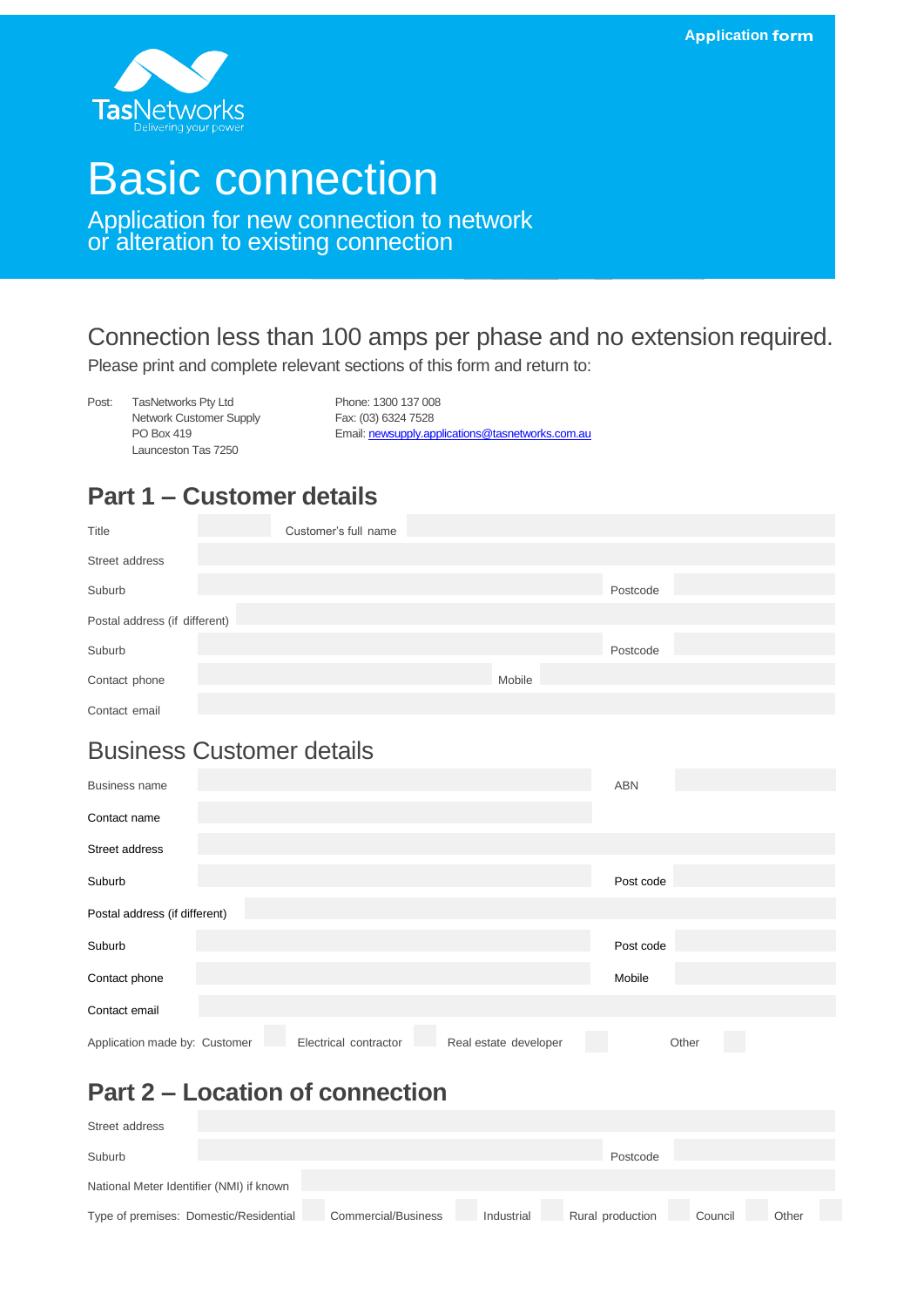| <b>Part 3 - Connection details</b>                                                |                                                                                                                   |
|-----------------------------------------------------------------------------------|-------------------------------------------------------------------------------------------------------------------|
| Is this connected to a new supply project?<br><b>No</b>                           | Yes - STOP! You do not need to fill out this form. Your existing application will<br>cover your final connection. |
| Connection type<br>Alteration<br><b>New</b>                                       |                                                                                                                   |
| New Connections:<br>B1 - Overhead service single phase                            | B10 - Temporary underground service single phase                                                                  |
| B2 - Overhead service multi phase                                                 | B11 - Temporary underground service multi-phase                                                                   |
| B3 - Underground service single or multi-phase                                    | B12 – Crossover pole required with overhead service single phase                                                  |
| B4 - Underground single phase fuse mounted on<br>TasNetworks pole or private pole | B13 - Crossover pole required with overhead service multi-phase                                                   |
| B5 - Underground multi-phase fuses                                                | B14 – Crossover pole required underground service, pole-mounted<br>fuse single phase                              |
| B8 - Temporary overhead service single phase                                      | B15 – Crossover pole required with underground service, pole-<br>mounted fuses multi-phase                        |
| B9 - Temporary overhead service multi-phase                                       |                                                                                                                   |
|                                                                                   |                                                                                                                   |
| Alterations:                                                                      |                                                                                                                   |
| BA1 – Overhead service multi phase to single phase                                | BA4 – Overhead multi phase to underground supply (turret)                                                         |
| BA2 – Overhead service single phase to multi phase                                | BA5 – Overhead single phase to underground supply (pole)                                                          |
| BA3 – Overhead single phase to underground supply (turret)                        | BA6 – Overhead multi phase to underground supply (pole)                                                           |

# **Part 4 – Contractor details (if contractor engaged)**

| Contact name of electrical contractor (if applicable) |        |            |  |  |
|-------------------------------------------------------|--------|------------|--|--|
| Business name of contractor                           |        | <b>ABN</b> |  |  |
| Licence number                                        |        |            |  |  |
| Postal address                                        |        |            |  |  |
| Suburb                                                |        | Postcode   |  |  |
| Contact phone                                         | Mobile |            |  |  |
| Contact email                                         |        |            |  |  |
| <b>Part 5 – Detailed site information</b>             |        |            |  |  |

#### Distance from TasNetworks' existing electricity supply to proposed connection metres. Pole Identification No. How much of this distance is: On your property metres. On public road metres. On public road metres. Neighbour's property metres. Underground metres. Overhead metres. If new line is to cross a neighbour's property, are they likely to grant an easement? Yes No Unknown Have you discussed the easement with your neighbour? Yes No

# **Part 6 – Description of connection request**

Any further information you wish to add